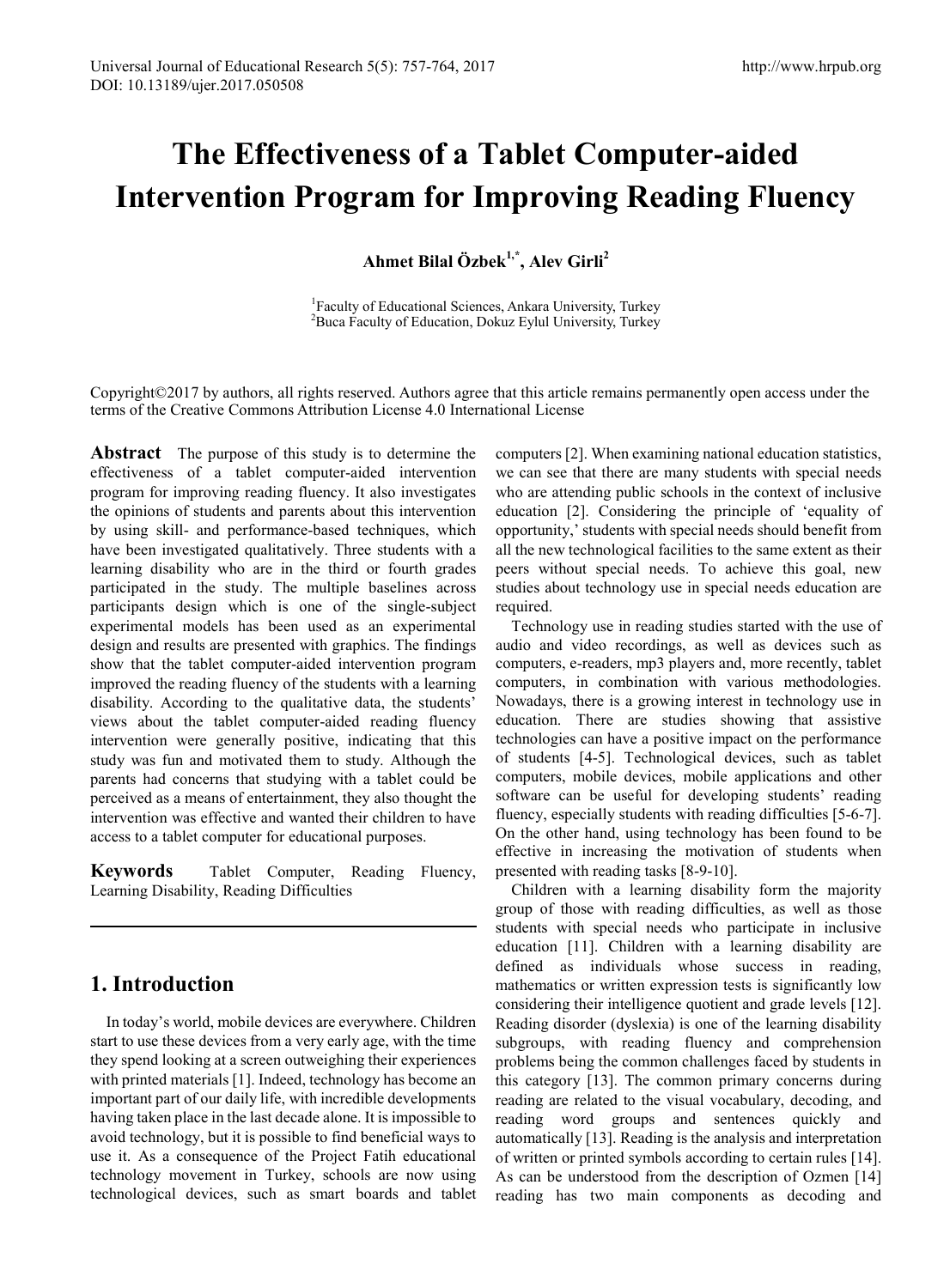comprehension, while the decoding of symbols is related to fluent reading. Kuhn, Schwanenflugel and Meisinger [15] identified reading fluency as a skill that makes interference easier and includes accurate reading, automation and prosody, which are confirmed by proper pronunciation and appropriate intonation when reading aloud, as well as they affect the reading comprehension both when reading silently and aloud. It has been stated that improvements in reading fluency is needed for students to be good readers [16]. Reading fluency represents a main component of reading skills, with a positive and significant relationship existing between reading fluency and reading comprehension [17].

Final goal of reading instruction is comprehension and it is accompanied by decoding and fluency development [18]. A good reading comprehension performance is related with fluent reading skills of a student [19]. Reading fluency is defined as the accurate, fast, effortless reading with appropriate prosody [20]. When reader spends too much cognitive effort for decoding the text, focusing on the meaning and making inferences get harder [21]. Low reading fluency performance makes it hard for reader to keep information in working memory, and this creates problems on comprehension because the reader can't create relations between information units [13]. Effortless reading and appropriate speed are very important for comprehension and there are many studies showing the relation between fluency and comprehension [17-22-23].

There is a large body of research on reading fluency and the effective intervention techniques used to increase reading fluency among students with special needs. These techniques include repeated reading, pre-listening, performance feedback, rewards, paired reading, rhyming texts, flashcard word drills, corrective feedback, readers' theater and class-wide counseling [16-24-25-26-27-28-29-30-31]. There are two types of reading fluency intervention techniques. Skill-based techniques contain some aspects of teaching and practicing skills. In this process, students play an active part. For example, repeated reading is a skill-based technique, in which students are asked to read a text multiple times. Performance-based techniques are related to student's reading performance. For example, performance feedback and rewards are frequently used as part of performance based techniques [32]. In this study, skill- and performance-based techniques are used in combination.

Repeated reading, which allows the reader to read the same text at least three times, is one of the most commonly used methods [27] and considered to increase reading fluency [24-30-34-35-36]. It has been observed in recent years that technology use in the context of pre-listening interventions has become widespread. The studies in which recorded readings are used as a model have given hope in terms of making great progress in improving reading fluency and overall reading abilities [37-38]. The performance feedback technique, which is one of the performance-based techniques, involves providing a statement following the reading by the student. This technique has been shown to

motivate students and help to improve reading fluency when used with repeated reading [32]. Another performance-based technique involves giving an reward to a student when they reach the expected level of performance, which has been shown to be effective at improving reading fluency when used with techniques such as repeated reading and error correction [34-39-40].

Reading fluency intervention techniques can be applied alone or together as an intervention package. That being said, the number of the studies carried out in Turkey on reading fluency  $[34-41-42-43-44-45]$  and the advantages of using technology to improve reading fluency [46-47] is insufficient. Existing reading fluency studies have been shown to concentrate on specific diagnosis groups such as individuals with intellectual disability and visual disability highlighting the need for new studies on different diagnosis groups [48]. No study has yet been conducted on improving reading fluency among Turkish children with a learning disability, while studies on technology use in reading studies simply compare electronic media and printed materials, as well as consider the thoughts of students in an electronic reading environment [49-50-51].

As such, it is clear that there is a need for studies that combine technology with effective practices. In this study, we tried to use effective reading fluency interventions with tablet computers. Therefore, the study finding should inform future studies in this area and further contribute to the special education field.

The purpose of this study is to determine the effectiveness of a tablet computer-aided reading fluency intervention, which contains skill- and performance-based techniques on the reading fluencies of third and fourth grade students with a learning disability. Repeated reading, pre-listening, performance feedback and reward techniques were used in the intervention. In order to achieve this objective, answers were sought to the following questions.

a. Is the reading fluency intervention effective in increasing the number of correct words read per minute among the students with a learning disability?

b. Is the reading fluency intervention effective in decreasing reading mistakes per minute among the students with a learning disability?

c. Is the reading fluency intervention effective in increasing the number of correct words read and decreasing the reading mistakes per minute among the students with a learning disability after seven days and 14 days?

d. What are the opinions of the students with a learning disability and their parents about the intervention?

## **2. Method**

#### **2.1. Research Model**

Due to the difficulty in reaching out to a sufficient number of students with a learning disability diagnosis for a full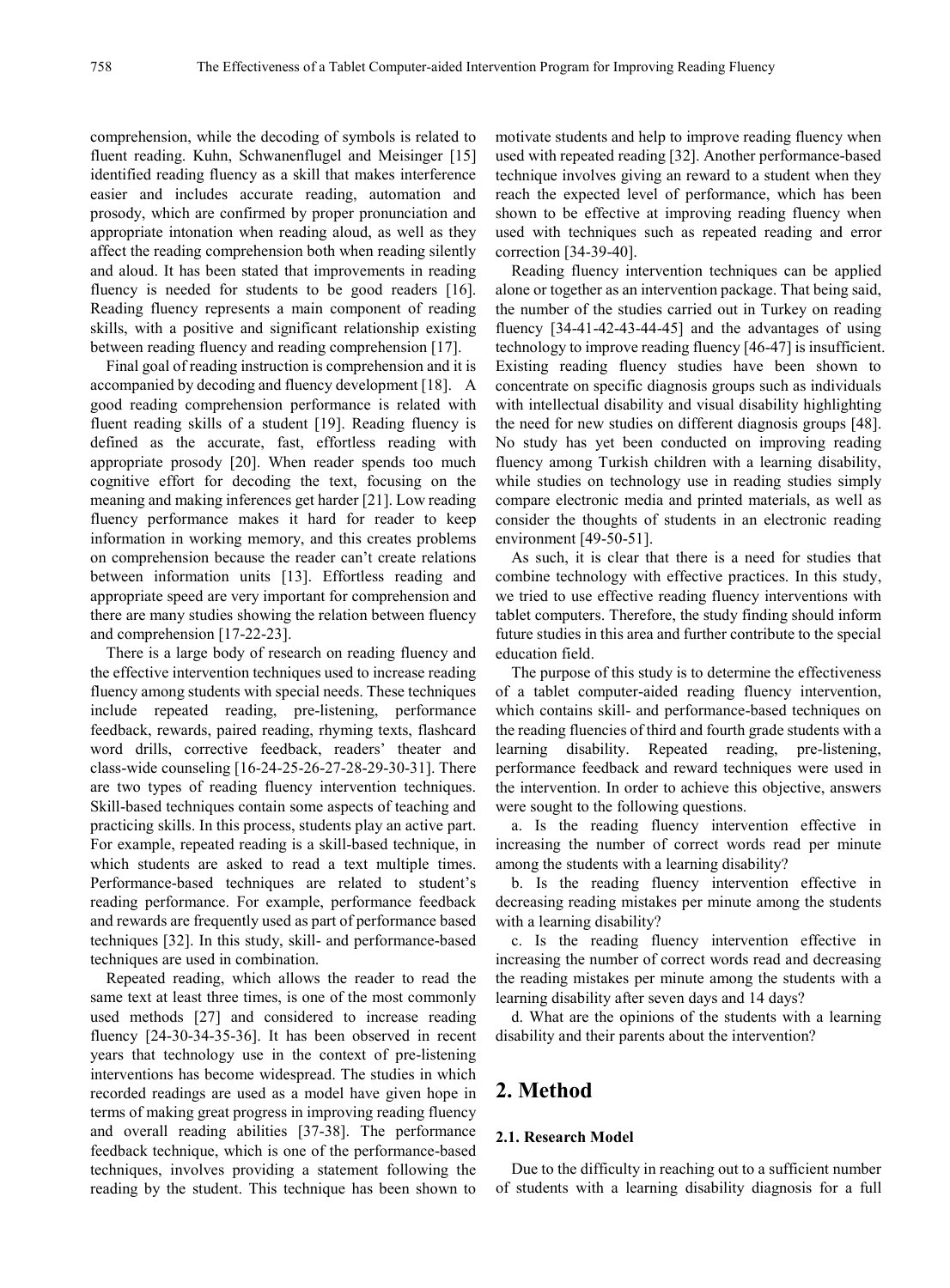experimental model, the study was carried out according to the multiple baselines across participants' design which is one of the single-subject experimental research models. In this model, baseline data are collected simultaneously from all subjects. When data are stable at the baseline, implementation of the independent variable is initiated with the first subject. In the meantime, baseline data continue to be collected from other subjects. When the criterion is met for the first subject, it is implemented for the second subject. This process is repeated for the third subject [52].

#### **2.2. Participants**

Three (n=3) students (two boys and one girl) participated in the research. The pseudo names were used for the participants. The participants were selected according to: age, grade level, being diagnosed with a learning disability and level of reading performance. Participant selection criteria were: being diagnosed with a learning disability in a university hospital, showing significantly low reading fluency compared to the grade level, and being between eight and 10 years old. All the participants' files were examined and reading fluency assessments carried out before the experimental phase. In the pre-assessments, similar texts were used and results were evaluated according to the participants' grade levels [53]. The students were found to be significantly below the grade level selected for the study.

Ece is a female student, aged eight years and five months old, with a special learning disability diagnosis, who attends elementary school in third grade. The objectives for reading difficulties are included in her individualized education plan (IEP). While there is a tablet computer for common use in Ece's home, her access to it is restricted by her family.

Utku is a male student, aged nine years and two months old, with a special learning disability diagnosis, who attends elementary school in fourth grade. The objectives for reading difficulties are included in his IEP. While there is a tablet computer for common use in Utku's home, his access to it is restricted by his family.

Serif is the other male student, aged nine years and one month old, with a special learning disability diagnosis, who attends elementary school in the fourth grade. The objectives for reading difficulties are included in his IEP. While Serif has his own tablet computer, his family use it as a reinforcer for his study behavior. His ability to use the tablet computer is very high.

#### **2.3. Independent Variable**

The independent variables for this study are pre-listening, repeated reading, performance feedback and reward techniques using tablet computers. We referred to this 'package' as a tablet computer-aided intervention. In intervention sessions, students listened to the model reading on the tablet before reading it. After that, they read the same

text three times from the tablet computer. Students' first readings were recorded, while they listened to their own readings between the first and second reading. After every reading, the researcher gave performance feedback to the students and explained how many words they read correctly. Following the third reading, the researcher stated that the session was over and gave a reward to the student. All the intervention sessions followed the same steps and took place in a quiet room. When a participant showed a 70% increase in three consecutive sessions, the intervention phase ended.

#### **2.4. Dependent Variable**

The dependent variables for this study are words read correctly per minute and reading mistakes made per minute by the students while reading passages.

#### **2.5. Data Collection Tools**

There were 23 narrative reading passages, which correlate with the relevant grade level approved by two faculty members of the Turkish Literature Department, used in the study. The reading texts were composed of texts without images and length of the texts were between 100 and 120 words. All the texts were written in Times New Roman font. The texts were read aloud and recorded on the tablet computer by the first researcher with the aid of sound recording software as part of the pre-listening intervention technique. The brand of tablet computer used in the study was the Apple iPad, while the texts were displayed via the Adobe Reader application. Data collection tools took the form of performance recording tables developed separately for each phase of the experimental process by the researchers, with records made after each reading of the texts by the researcher and the resulting data transferred to these tables. The interviews consisted of seven questions for the participants and five for the parent, which were prepared by the researchers in line with the social validity data used.

#### **2.6. Procedure**

The data of the study were collected during the baseline, intervention and follow-up stages. The total number of sessions was 13 for Ece (Participant 1), 13 for Utku (Participant 2) and 15 for Serif (Participant 3). The opinions of the participants and parents concerning the study were identified through interviews once the data collection sessions were completed. The sessions, lasting an average of 20 minutes, were held with the participants once a week in the special education center in which they received support training. All the intervention and evaluation sessions were conducted by the first researcher, who holds a bachelor degree in teaching those with a intellectual disability and was doing a master's degree in the special education field.

At the baseline stage, data were collected for each participant until stable data was obtained for the performance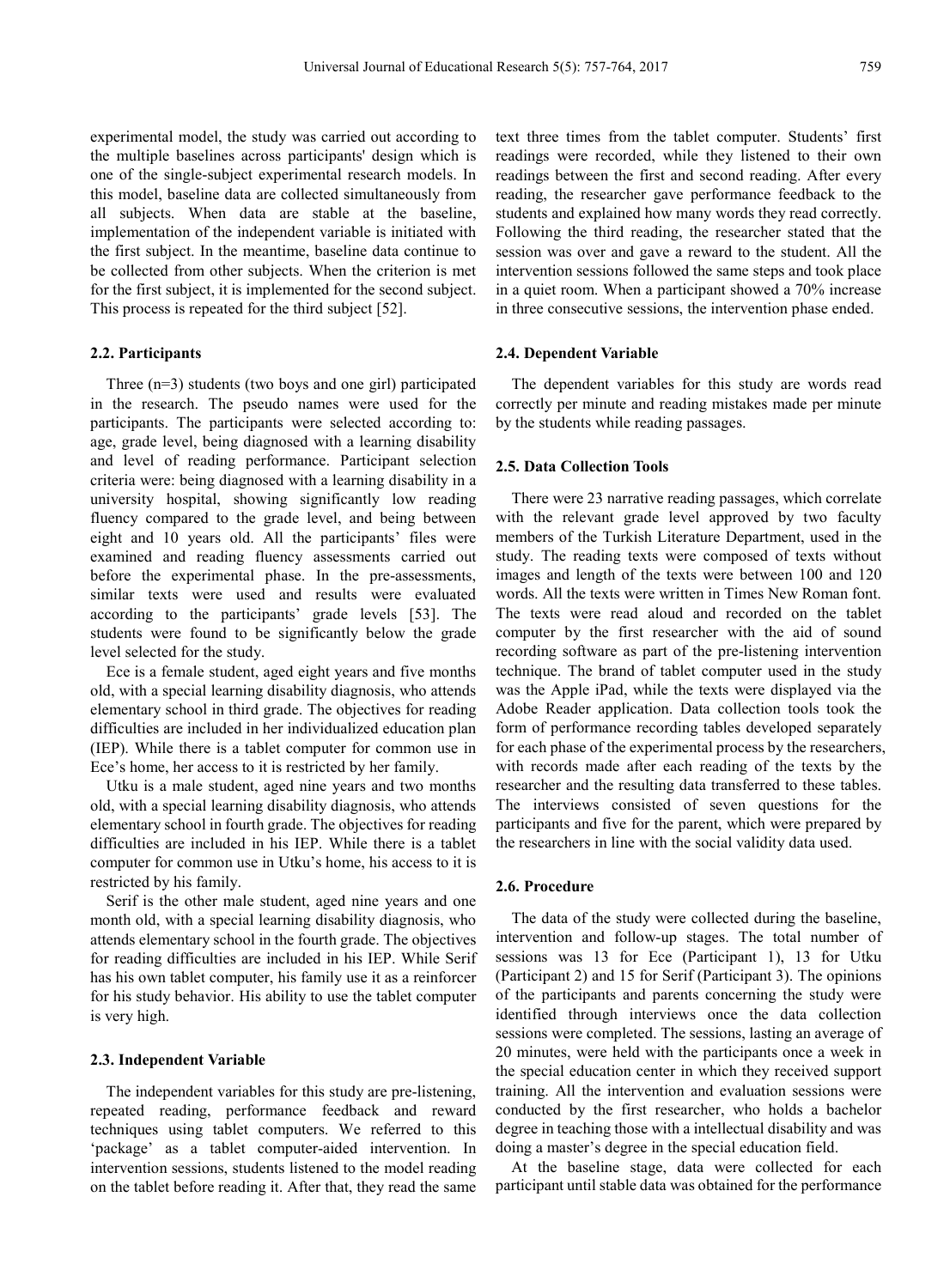level. The participants were asked to read the text provided on the tablet computer after the study had been described. The researcher instructed each participant by saying 'Do your best reading,' with the reading performance in the course of a minute recorded.

The *'pre-listening + repeated reading + performance feedback + reward'* techniques were included in the intervention sessions. The study was explained to the students, after which the recording of the pre-listening reading was played, with the students asked to follow the text while listening to the reading. The students were then asked to read the text, which was recorded, while the reading performance was determined in the process. After the text was read, performance feedback was given to the students and the recording of their reading was played to them. The students were asked to listen to their own reading and follow the text, then asked to read the text for a second and a third time, while their reading performances were determined and performance feedback was given in due course. After the third reading, a reward was given to the participants in the form of tablet computer games.

The follow-up sessions were held seven and 14 days after the intervention sessions were completed, in which the participants were asked to read the texts on the tablet computer as they did during the baseline level, while their correct and incorrect readings in the course of one minute were recorded.

In order to determine the social validity of the study, interviews were conducted with each participant and their parents by using the semi-structured interviews, with a format prepared by the researchers, which were recorded after the monitoring sessions were held.

Of the video recordings of experimental sessions, 33% were examined for inter-observer reliability and procedural fidelity. The records of the observers and the data collected by the first researcher were matched and compared, with the number of consensus points between researchers and observers divided into sum of agreements and disagreements, which were then multiplied by 100. The inter-observer reliability of the research was calculated as 93.55%. Thirty-one sessions involving video recordings, conducted by an observer, were monitored and the procedural fidelity forms were completed. As a result, the procedural fidelity of the research was determined as 100%.

## **3. Findings**

#### **3.1. Number of Correct Words Read and the Incorrect Readings per Minute**

The average of the four baseline level sessions held with

Participant 1 was determined as 23 correct and four incorrect words per minute. The condition for the completion of the intervention sessions for her was determined when at least 39 correct words were achieved in three consecutive sessions. The average for her last intervention session was 55 correct words per minute. It was determined that she read 32 more correct words than the baseline level. The number of incorrect readings, which was four at the baseline level, showed a decrease in the intervention sessions. She only made one incorrect reading in both follow-up sessions.

The average of the seven baseline level sessions held with Participant 2 was determined as 41 correct and one incorrect words per minute. The condition for the completion of the intervention sessions for him was determined when at least 69 correct words were achieved in three consecutive sessions. The average of his last intervention was 69 correct words per minute. It was determined that he read 28 more correct words than the baseline level. The number of incorrect readings by him was stable.

The average of the nine baseline level sessions held with Participant 3 was determined as 19 correct and one incorrect words per minute. The condition for the completion of the intervention sessions for him was determined when at least 32 correct words were achieved in three consecutive sessions. The average of his last intervention session was 45 correct words per minute. It was determined that he read 26 more correct words than the baseline level. The number of incorrect readings by him was stable.

#### **3.2. Follow-up Sessions**

Participant 1 read out 39 correct words in the first monitoring session and 35 correct words in the second monitoring session held after the intervention sessions. When the baseline level and final monitoring sessions are compared, the correct words read per minute by her showed an increase of 12 words or 52%.

Participant 2 read out 58 correct words in the first monitoring session and 50 correct words in the second monitoring session held after the intervention sessions. When the baseline level and final monitoring sessions are compared, the correct words read per minute by him showed an increase of nine words or 22%.

Participant 3 read out 34 correct words in the first monitoring session and 30 correct words in the second monitoring session held after the intervention sessions. When the baseline level and final monitoring sessions are compared, the correct words read per minute by him showed an increase of 11 words or 58%.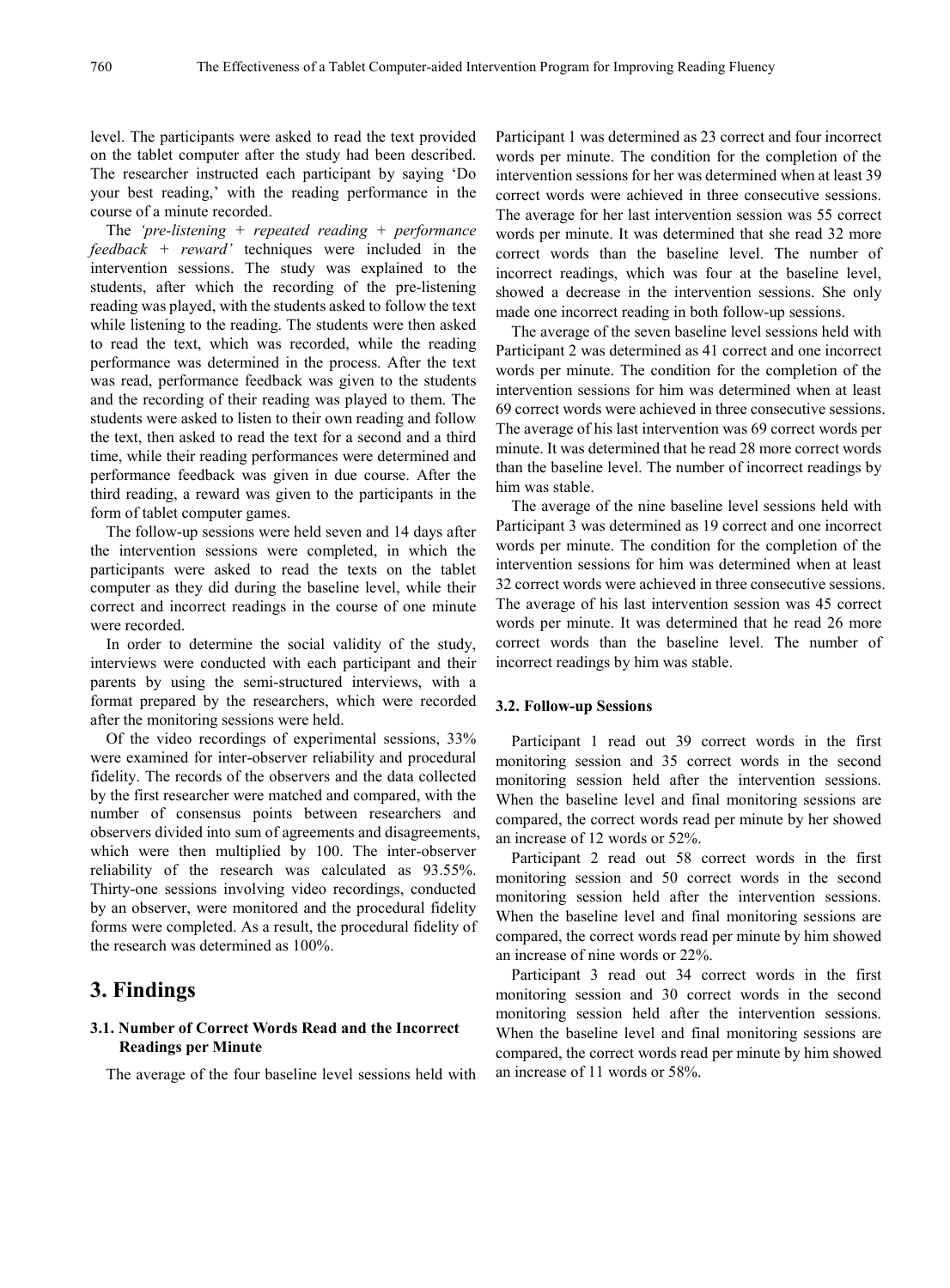

**Graph 1.** Words Read Correctly by Participants

### **3.3. Social Validity Findings**

When the answers of the participants were examined, it was noted that the students enjoyed reading from tablets and intended to continue reading in the same way with their own tablet computers. When asked what they thought about listening to their own readings, each student said they did not like this experience. Their thoughts about reading from a tablet were positive, with the first researcher observing that they were highly motivated when reading in this way. When the answers of the parents were examined, it was noted that they had observed a change in their child's motivation with regard to reading; further, they were informed by their child that they were excited about studying with the researcher,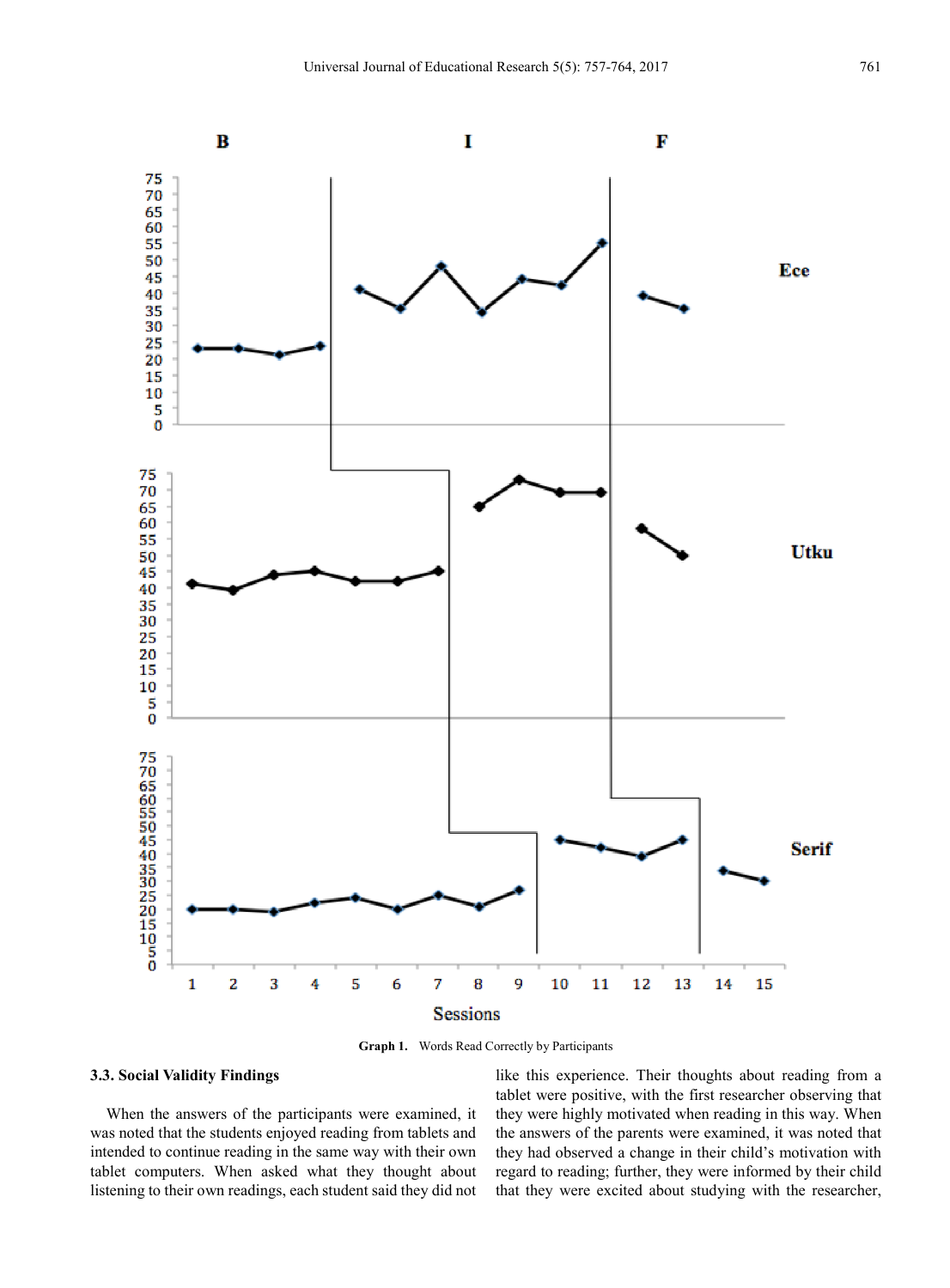whom they called a 'new elder brother.' Their ideas about using tablet computers for academic purposes were generally positive.

## **4. Discussion**

The purpose of this research was to determine the effectiveness of a tablet computer-aided intervention program for improving reading fluency among students with a learning disability. An increase was observed in the number of correct words read per minute by the three participants in the intervention phase, compared to the baseline, which is a consistent finding with studies conducted previously [5-9-36-40-54-55-56]. However the performance of participants decreased in the follow-up sessions. Possible explanations for this could be the number of interventions carried out and the frequency of interventions. Interventions were conducted once a week and lasted only 20 minutes. The male participants, Serif and Utku, received only four intervention sessions, while the female participant, Ece, received seven intervention sessions. We wanted to keep the intervention phase short in order to ensure experimental control. Another possible explanation could be the students' difficulty in following the text while pre-listening because a highlighted text feature was not used. Furthermore, when interviewed, the participants reported that it was hard to catch up with the model reading. As a result, we can say that a reading fluency intervention with tablet computers does not offer significant benefits, as the findings only show that it is slightly effective.

When the findings concerning incorrect reading levels are examined, the number of the incorrect readings by a participant per minute was seen to decrease. While it was observed that participants continued to give incorrect readings at the same level as the baseline level, incorrect readings were not repeated in each session; indeed, there was only one incorrect reading per minute. According to these results, the intervention program can be said to be effective in reducing the number of incorrect readings per minute by students. There are similar studies which showed similar findings [37-40-57-58].

The reading fluency performance of the participants appeared to change at different rates. This situation could be explained by the different baseline levels of the students. While the reading fluency performances of Ece and Serif showed an improvement higher than existing performances by up to 150%, the number of correct words read per minute by Utku only showed an increase of 70%. When the findings of the monitoring and the baseline performances are compared, it was determined that Ece showed increase of 12 words or 52%, Utku showed an increase of nine words or 22%, and Serif showed an increase of 11 words or 58%. It can be seen that, as the baseline level performance of the students improves, the effect ratio of the intervention decreases accordingly. It is possible to find similar results in existing research studies [59-60]. In addition, due to her state

of health, Ece showed an inconsistent level of performance during the intervention sessions, which is why she received three more interventions.

It is known that children with a reading disorder display negative attitudes towards reading; indeed, they generally dislike reading. The results of the interviews conducted with the children and the observations of the researcher suggest that the students enjoyed studying as part of the tablet computer-aided reading fluency intervention program, leading to a high level of motivation: a finding that is similar to the results in Sheppard's [61] study. The participants and their parents stated that after the study there were positive changes in their former reading performances. These results can be interpreted as an indicator that computer-aided studies may be used effectively in order to improve the reading fluency of children with reading disabilities [8-9-10-47-59-62] When the interview data with the participants were compared, it was found that they were much more motivated to read when technological devices were used [49-50-51].

This is a preliminary study in Turkey, and it aims to create a pathway to more advanced research in the future. Further studies on this topic could look at more complexly constructed software. It was observed that the participants in this study, despite being diagnosed with a learning disability, did not seem to have any difficulty in using tablet computers as a reading tool, to the extent that they could use them independently without the help of the first researcher in the final sessions. It was also determined that the participants were eager to read from the tablets, while they and their parents thought that the tablets were useful and applicable for the purposes of education. The effectiveness of mobile applications with digital features, such as highlighted text, model readings and voice recognition, could be investigated in further research. Meanwhile, this study is limited by the use of narrative passages, and the involvement of only three children with a learning disability and their reading fluency performances.

## **REFERENCES**

- [1] Plowman, L., McPake, J., & Stephen, C. (2010). The technologisation of childhood? Young children and technology in the home. *Children & Society*, *24*(1), 63-74.
- [2] Milli Eğitim Bakanlığı. (2012). "Fatih Projesi." Erişim Tarihi: 02 Ekim 2013, Milli Eğitim Bakanlığı Ağ Sitesi:http://fatihprojesi.meb.gov.tr/tr/icerikincele.php?id=6
- [3] Hecker, L., Burns, L, Elkind, J., Elkind, K., & Katz, L. (2002). Benefits of assistive reading software for students with attention disorders. Annals of Dyslexia, 52, 244-272.
- [4] Hetzroni, O. E., & Shrieber, B. (2004). Word processing as an assistive technology tool for enhancing academic outcomes of students with writing disabilities in the general classroom. Journal of Learning Disabilities, 37(2), 143-154.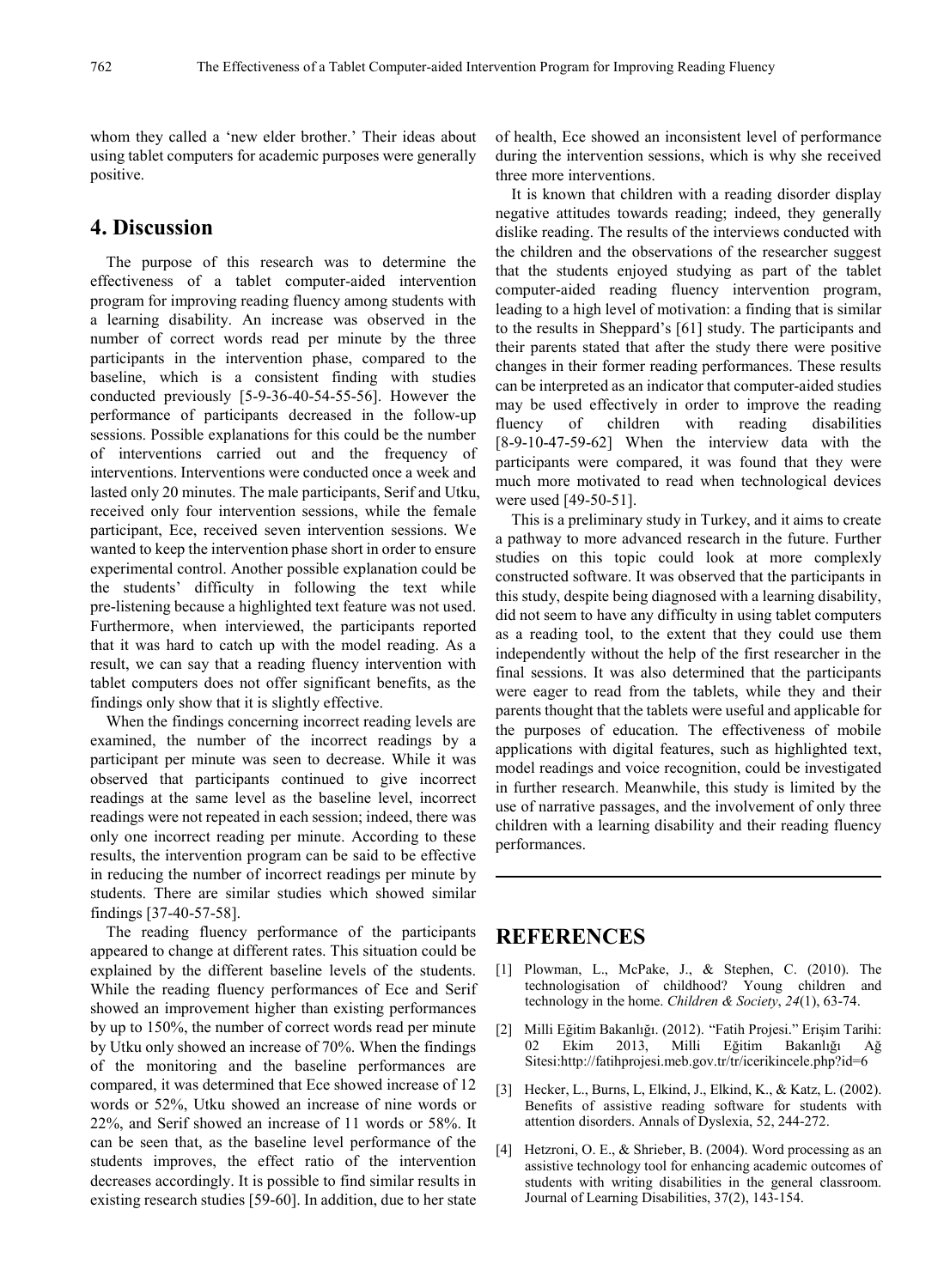- [5] Ortlieb, E., Sargent, S. ve Moreland, M. (2014). Evaluating the Efficacy of Using a Digital Reading Environment to Improve Reading Comprehension within a Reading Clinic, Reading Psychology, DOI:10.1080/02702711.2012.683236
- [6] Raskind, M. H., & Higgins, E. L. (1998). Assistive Technology for Postsecondary Students with Learning Disabilities An Overview. Journal of Learning Disabilities, 31(1), 27-40.
- [7] Raskind, M. H., & Higgins, E. L. (1999). Speaking to read: The effects of speech recognition technology on the reading and spelling performance of children with learning disabilities. Annals of Dyslexia, 49(1), 251-281.
- [8] Benevides, T. L. (2013). Examining Reading Processes and Engagement of Struggling and Proficient Readers when Using iPads, Yayınlanmamış Doktora Tezi, University of Toronto.
- [9] Coleman, M. B., ve Wolff Heller, K. (2010). The Use of Repeated Reading with Computer Modeling to Promote Reading Fluency with Students Who Have Physical Disabilities. Journal of Special Education Technology, 25(1), 29.
- [10] MacEwen, J. (2013). School Students with Learning Disabilities. Yayınlanmamış Yüksek Lisans Tezi, Rowan University College of Education.
- [11] IDEA, (2009). 2009 Child Count, Ages 6-21, Retrieved from www.IDEAdata.org.
- [12] American Psychiatric Association (2013). DSM 5: Diagnostic and statistical manual of mental disorders (5th ed). Arlington, VA: American Psychiatric Association.
- [13] Chard, D. J., Vaughn, S., & Tyler, B. J. (2002). A synthesis of research on effective interventions for building reading fluency with elementary students with learning disabilities. Journal of learning disabilities, 35(5), 386-406.
- [14] Guzel-Ozmen, R. (2005). Ogrenme Guclugu Olan Ogrencilerin Okuma Hizlarinin Metinlerde Karsilastirilmasi. Egitim ve Bilim Dergisi.136, 30, 25-30.
- [15] Kuhn, M. R., Schwanenflugel, P. J., & Meisinger, E. B. (2010). Aligning theory and assessment of reading fluency: Automaticity, prosody, and definitions of fluency. Reading Research Quarterly, 45(2), 230-251.
- [16] Carnine, D. W., Silbert, J., Kame'enui, E. J. & Tarver, S. G. (2004). Direct instruction reading (4th ed.). Upper Saddle River, NJ: Prentice Hall/Merrill.
- [17] Brinker, A. (2013). Is There a Relationship Between Reading Fluency and Reading Comprehension? Yayınlanmamış Doktora Tezi, Northwest Missouri State University.
- [18] Graham, L., & Bellert, A. (2005). Reading comprehension difficulties experienced by students with learning disabilities. *Australian Journal of Learning Difficulties*, *10*(2), 71-78
- [19] Adlof, S.M., Catts, H. W., & Lee, J. (2010). Kindergarten predictors of second versus eighth grade reading comprehension. *Journal of Learning Disabilities, 43, 332–345. doi: 10.1177/002219410369067.*
- [20] Perfetti, C. A. (1984). Some reflections on learning and not learning to read. Remedial and Special Education, 5(3), 34–38.
- [21] Shaywitz, B. A., Fletcher, J. M., Holahan, J. M., Shneider, A.

E., Marchione, K. E., Stuebing, K. K. (1995). Innerrelationships between reading disability and attention-deficit/hyperactivity disorder. *Child Neuropsychology, 1,* 170–186.

- [22] Applegate, M. D., Applegate, A. J., & Modla, V. B. (2009). "She's my best reader; she just can't comprehend": Studying the relationship between fluency and comprehension. *The Reading Teacher*, *62*(6), 512-521.
- [23] Meisinger, E. B., Bradley, B. A., Schwanenflugel, P. J., Kuhn, M. R., ve Morris, R. D. (2009). Myth and reality of the word caller: The relation between teacher nominations and prevalence among elementary school children. *School Psychology Quarterly*, *24*(3), 147.
- [24] Faver, S. (2009) Repeated Reading of Poetry Can Enhance Reading Fluency. The Reading Teacher, Vol. 62,(4), 350-352.
- [25] Gut, D. M., Bishop-Goforth, J. ve Farmer, T. W. (2004). The school engagement project: Academic engagement enhancement. Preventing School Failure, 48, 4-9.
- [26] Keehn, S. (2003). The effect of instruction and practice through readers' theatre on young readers' oral reading fluency. Reading Research and Instruction, 42, 40-61.
- [27] Lock, R. H., ve Welsch, R. G. (2006). Increase oral reading fluency. Intervention in School and Clinic, 41(3), 180-183.
- [28] O'Connor, R. F., Bell, K. M. ve Harty, K. R. (2002). Teaching reading to poor readers in the intermediate grades: A comparison of text difficulty. Journal of Educational Psychology, 94, 474-485.
- [29] Rasinski, T., Rupley, W. H., ve Nichols, W. D. (2008). Synergistic phonics and fluency instruction: The magic of rhyming poetry. New England Reading Association Journal, 44(1), 9-15.
- [30] Staudt, D. H. (2009). Intensive word study and repeated reading improves reading skills for two students with learning disabilities. The Reading Teacher, 63(2), 142-151.
- [31] Wilfong, L. G. (2008). Building Fluency, Word‐Recognition Ability, and Confidence in Struggling Readers: The Poetry Academy. The Reading Teacher, 62(1), 4-13.
- [32] Eckert, T. L., Ardoin, S. P., Daisey, D. M., & Scarola, M. D. (2000). Empirically evaluating the effectiveness of reading interventions: The use of brief experimental analysis and single case designs. Psychology in the Schools, 37(5), 463-473.
- [33] Samuels, S. J. (2006). Reading Fluency: Its past, present and future. In T. V. Rasinski, C. L. Z. Blachowicz ve K. Lems (Ed.) Fluency Instruction: Research Based Best Practices (sy. 7-20). New York; London: Guilford.
- [34] Çevik,Ö. (2006) Zihinsel Yetersizliği Olan Öğrencilerin Sesli Okuma Hızlarının Arttırılasında Okuma Öncesi ve Okuma Sonrası Sağaltım Tekniklerinin Farklılaşan Etkililiği Yayımlanmamış Yüksek Lisans Tezi.Gazi Üniversitesi, Eğitim Bilimleri Enstitüsü, Ankara.
- [35] Mercer, C.D., Campbell, K.U., Miller, M.D., Mercer, K.D. ve Lane, H.B. (2000). Effects of a reading fluency intervention for middle schoolers with specific learning disabilities. Learning Disabilities Research & Practice, 15, 179-189.